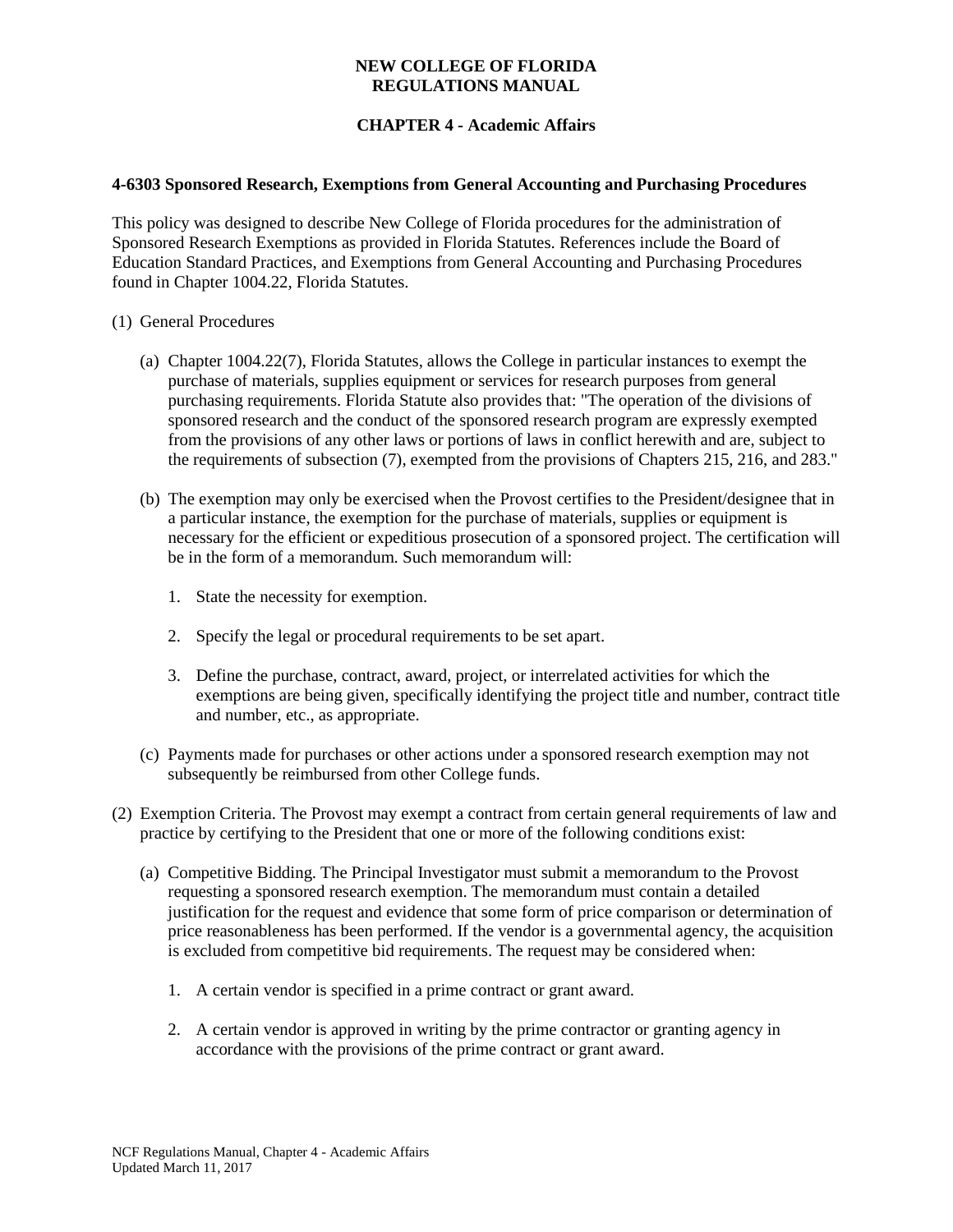## **CHAPTER 4 - Academic Affairs**

- 3. The purchase of specific goods or services from a certain vendor can be demonstrated to be more efficient or expeditious based on compatibility, availability, or the current capabilities of the Principal Investigator and staff.
- 4. The purchase of specific goods or services from a certain vendor can be demonstrated to be necessary to meet the time requirements of the prime contract or grant award.
- 5. The purchase of specific goods or services from a certain vendor can be demonstrated to be mandated by scientific or technical requirements.
- 6. The purchase of specific goods or services from a certain vendor can be demonstrated to be at a cost below industry norms.
- 7. Other conditions which can be demonstrated to meet the statutory criteria of "necessary for the efficient or expeditious prosecution of a research project." The specific condition must be fully explained.
- (b) Confidentiality. The prime contract, grant award, or subcontract contains a confidentiality clause requiring the research materials to be exempt from public scrutiny, or if it is determined that, pursuant to Subsection 240.241(2), Florida Statutes, the research activity necessitates an exemption from public scrutiny.
- (c) Documentation and Advance Payments
	- 1. Documentation
		- a. The level of detail and documentation for reporting and payment required by the prime contractor or granting agency in the provisions of the prime contract or grant award (or approved in writing by the sponsor) is less than that required by the State of Florida.
		- b. When an exemption from the general provisions of Chapter 215, Florida Statutes, and related rules and practices is authorized, subcontractors' invoices shall contain a level of detail that is commensurate with the level of detail and reporting required of the College by the prime contract of grant award.
		- c. It is not necessary for copies of receipts to be obtained or submitted with the voucher to the State Comptroller for the payment of such invoices, if the invoice contains a statement certifying that receipts in support of the itemized invoice are maintained in the contractor's records and may be inspected by officials of the State of Florida.
	- 2. Advance Payments
		- a. The subcontractor or vendor requests an advance payment and it can be demonstrated that the advance payment is necessary to fund extensive start-up costs, realize discounts or cost savings, or create adequate cash flow in order to provide required goods or services.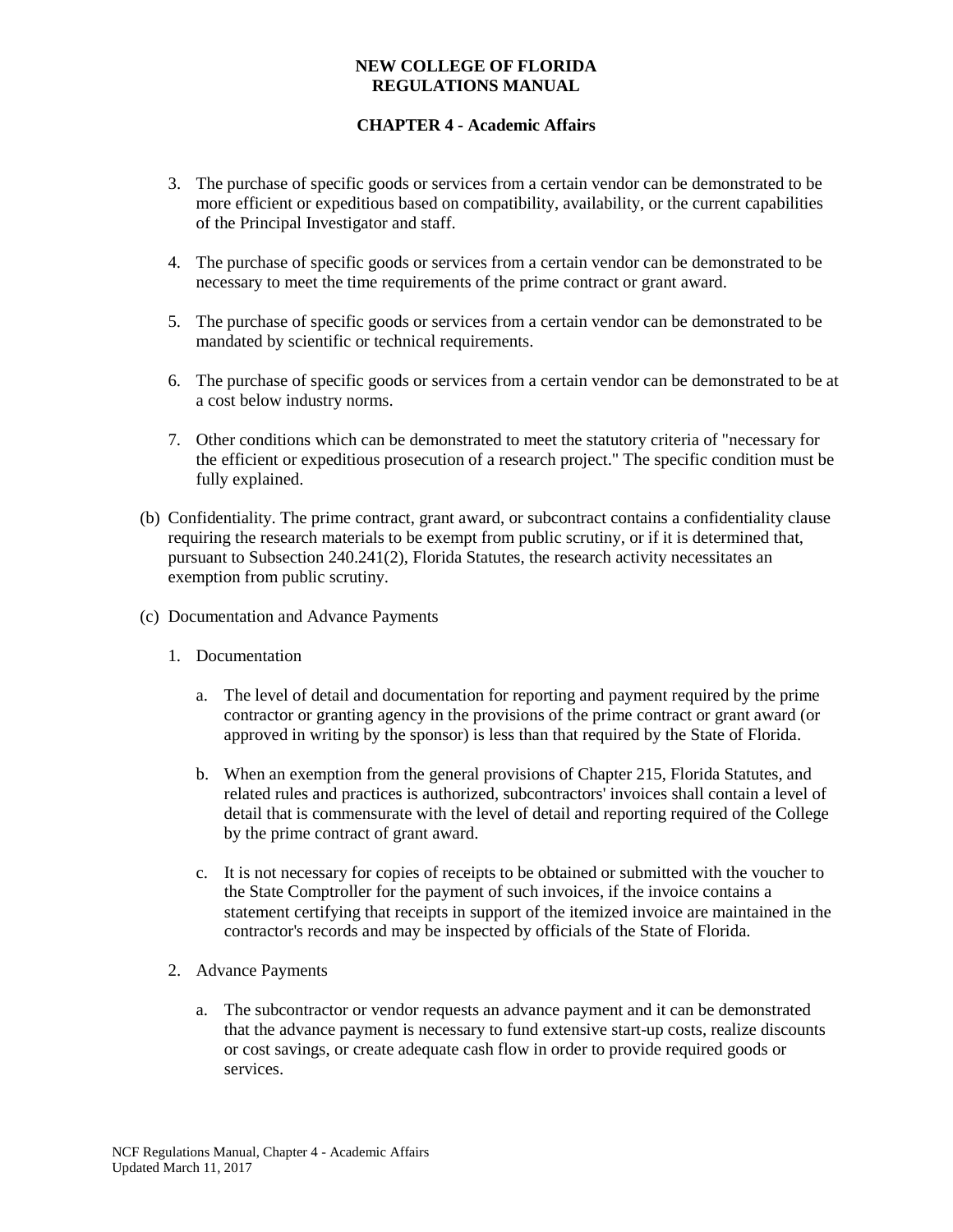# **CHAPTER 4 - Academic Affairs**

- b. The College shall retain the documentation justifying advance payments in the Provost's Office. The Principal Investigator is responsible for determining that all goods/services, for which an advance payment has been made, are satisfactorily received.
- c. When an exemption from the general provisions of Chapter 215, Florida Statutes, and related rules and practices for documentation or advance payment is authorized, the provisions of a contract between the College and the subcontractor must include essentially the following language: "The Contractor agrees to return to the College any over payments due to unearned funds or funds disallowed pursuant to the terms of this Contract or by the College, such funds shall be considered within 45 days following the time the overpayment and/or disallowance is discovered unless otherwise authorized by the College in writing. In addition, the Contractor agrees to exclude from its expenditure reports and any other claims for reimbursement any amounts disallowed by the prime agency and the College in accordance with the terms of this Contract."
- d. Travel. Non-State of Florida personnel performing travel under a sponsored research subcontract may be reimbursed for travel expenses in accordance with the provisions of the applicable prime contract or grant and the travel allowances established by the subcontractor.
- e. Other conditions which can be demonstrated to meet the statutory criteria of "necessary for the efficient or expeditious prosecution of a sponsored project." The specific condition must be fully explained.
- (3) Execution and Distribution
	- (a) If the request is for an exemption from the competitive bid requirements, the Principal Investigator will submit the request for the sponsored research exemption. This should be accompanied by the requisition and any additional essential documentation, and sent to the Provost, allowing sufficient time for adequate review of the request.
	- (b) Request for other sponsored research exemptions may be initiated by the Principal Investigator, the Provost, or others as appropriate.
	- (c) The Provost will review the request for sponsored research exemption to determine if all of the required conditions have been met. The certification will be prepared by the Provost, signed by the Provost and forwarded to the Controller.
	- (d) Prior consent to a sponsored research exemption by the Controller is not required, although the Director's advice and counsel may be sought.
		- 1. The Controller will be responsible for compliance with State of Florida and College rules and regulations. Further, if the Controller has knowledge of any information that would impact the use of a sponsored research exemption, the Provost should be contacted prior to issuance of the purchase order.
		- 2. Any purchase orders issued under a sponsored research exemption will contain a statement to this effect.